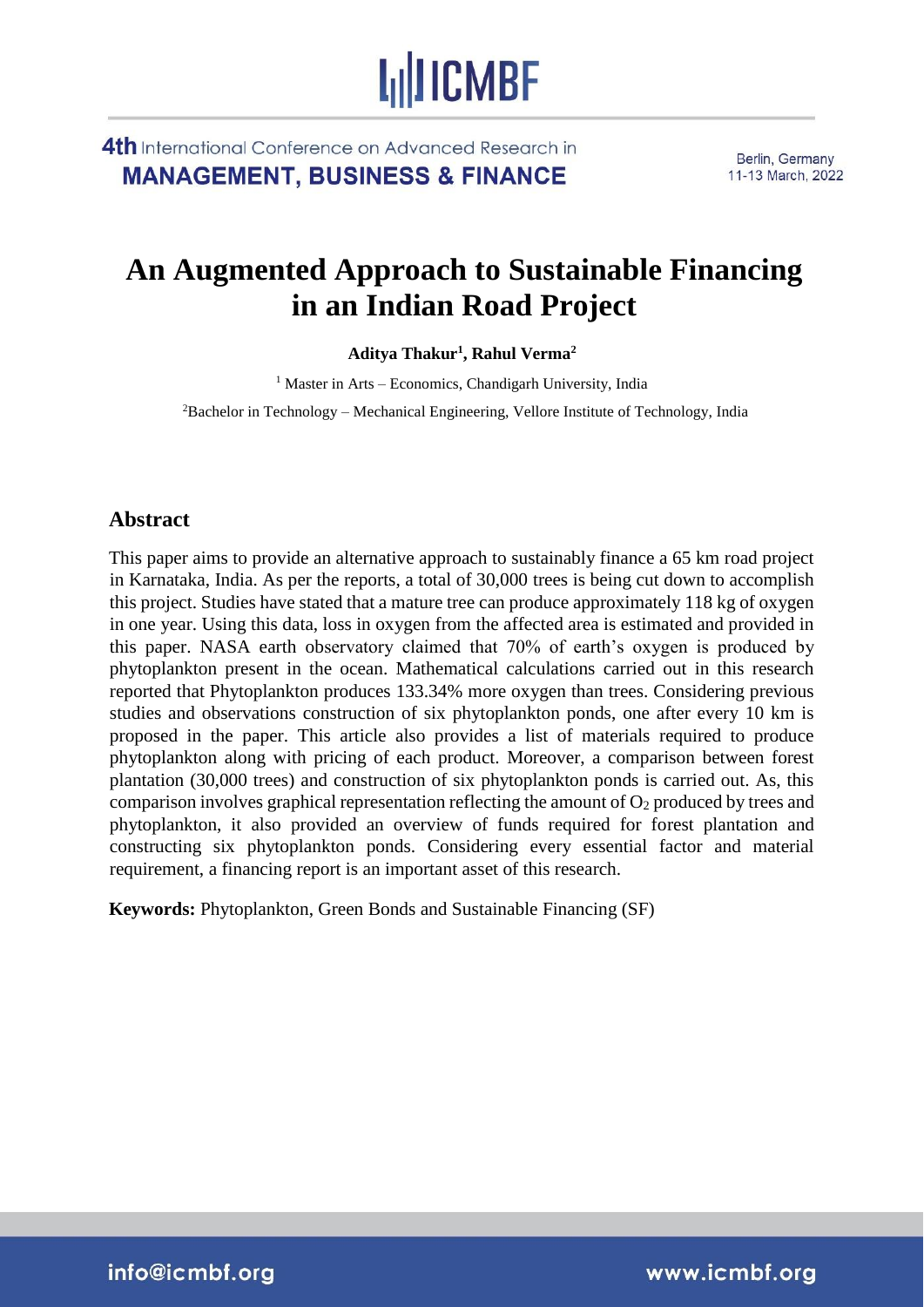### 4th International Conference on Advanced Research in **MANAGEMENT, BUSINESS & FINANCE**

Berlin, Germany 11-13 March, 2022

### **1. Introduction**

In the past few years, sustainability has become the spotlight for researchers as it is a medium that enables overall financial and environmental development without harming natural resources. The entire globe is currently facing the problem of intense climate change, which is causing severe damage to environment. Consequences of climate change involves high intensity storms, floods and excessively hot winds which are causing melting of some important glaciers. Some significant findings such as IPCC 2018, IPCC 2019a and IPCC 2019b have reported increase in temperature by  $1.5^{\circ}$ C above preindustrial levels, and intense climate change enveloping the land and ocean area, respectively. Apart from outlining the effects of climate change across the globe, these reports (UNFCCC 2015) also states that some particular sectors are immensely contributing into the reduction of global warming by minimizing temperature up to  $2^{\circ}$ C.

According to the article 2.2(c), Chenet et al. 2019 and Whitley et al. 2018, it is reported that the finance sector has been emerged as an important sector in dealing with the implementation of a zero-carbon transition. Moreover, as stated in United Nations 2015a and UNFCCC 2018, a total of US\$100 billion is estimated to fulfil Paris Climate Agreement as well as UN 2030 Sustainable Development Agenda. Climate policy Initiative 2018 reported that a total funding of US\$ 2 – 3.6 trillion every year starting from 2020 till 2050, is required to limit the temperature rise below  $1.5^{\circ}$ C in order to mitigate climate change. These data numbers implies that more efforts might be required to overcome this global problem, and current investment would not suffice to perform necessary tasks in the road of mitigating climate change.

As per the data provided by Son and Louati 2016, and Louati et al. 2018, air pollution is an issue of concern in every country as it affects the lives of many peoples every year. Moreover, WHO also reported that more than 25% of deaths can be directly associated with air pollution. In 2015, more than 35% of deaths recorded in Asia was due to extremely poor quality of air. City areas are more affected by air pollution when compared to small towns. India specifically is typically suffering from air pollution. As stated by Guttikunda et al. 2019, out of 640 districts in India, 173 districts crossed the yearly standard value of 40  $\mu$ g/m<sup>3</sup> in 1998. Whereas, this number reached to a total of 288 districts by 2010. A report from the World Health Organization in 2019 claimed that among the top 10 cities, there are nine Indian cities which have extremely harmful air quality indexes. Table 1 below shows top 10 Indian cities with highest level of AQI as of December 2021.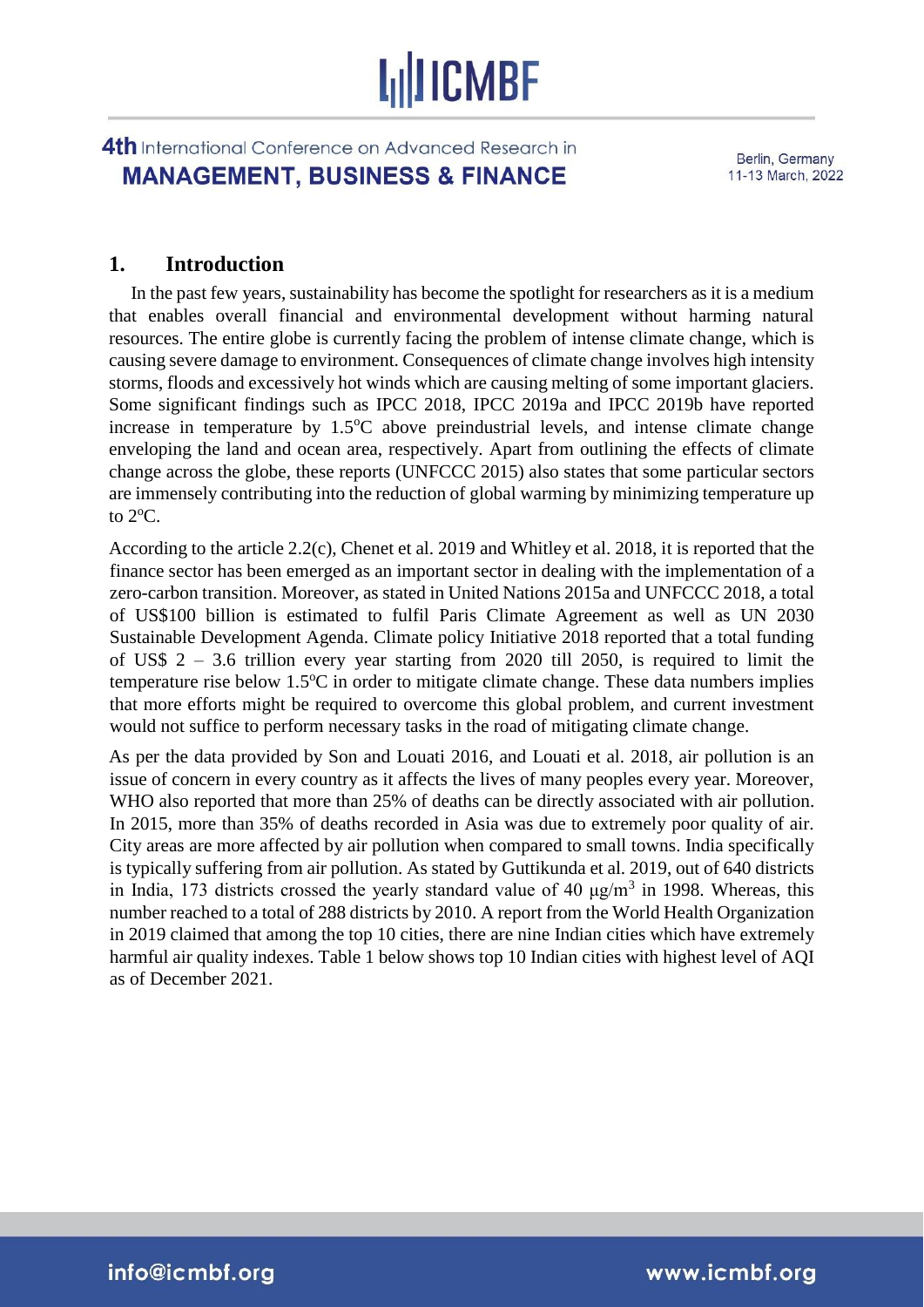4th International Conference on Advanced Research in **MANAGEMENT, BUSINESS & FINANCE** 

Berlin, Germany 11-13 March, 2022

| CITY                     | US AQI |
|--------------------------|--------|
| Kanpur, Uttar Pradesh    | 550    |
| Jaunpur, Uttar Pradesh   | 503    |
| Varanasi, Uttar Pradesh  | 498    |
| Nanpara, Uttar Pradesh   | 495    |
| Ghatampur, Uttar Pradesh | 493    |
| Faridabad, Haryana       | 446    |
| Gurugram, Haryana        | 446    |
| Noida, Uttar Pradesh     | 446    |
| Sitapur, Uttar Pradesh   | 446    |
| Chakapara, West Bengal   | 442    |

*Table 1. Air Quality Index of 10 Indian Cities*

*Source: iqair.com* 

It is widely known that air pollution increases when concentration of various harmful gases such as nitrogen oxide, carbon dioxide, and carbon mono oxide etc, increases in the atmosphere. These gases are often emitted by industries, automobiles and airplanes. An increase in amount of carbon dioxide in earth's atmosphere results in a decrease in air quality. While presence of these gases in the atmosphere leads to air pollution, reduction in oxygen levels from air is equally responsible for poor air quality in a particular area. In today's world it is extremely necessary that every major or minor investment should be carried out sustainably. The term used for such type of financing which does not involve degradation of environment, is "Sustainable Financing (SF)". While other countries such as Japan, US and Indonesia are finding solutions to implement SF in various projects across the country (Setyowati 2020; Schumacher et al. 2020), it is still an issue of concern for India. In this paper, we have tried to provide feasible solution to bring sustainable financing by considering a case of 65 km road project which involves immense deforestation.

#### **2. Literature Review and Methodology**

It is widely known that every road or railway project involves clearing of enormous amount of land. This clearing process mostly includes cutting down of trees. Tress not only emit oxygen in atmosphere, but also absorbs ample amount of carbon dioxide. When a tree is cut down, carbon dioxide  $(CO_2)$  stored in that tree is disposed into the atmosphere, which as a result may leads to increase in  $CO<sub>2</sub>$  levels and this process of emission of  $CO<sub>2</sub>$  is known as "sequestration". This road project involved enormous deforestation of 30,000 trees in western ghats. (Bangalore mirror/Times of India). Studies have reported that, while an average mature tree can produce nearly 260 pounds (~118 kg) of oxygen in one year, it can absorb 48 pounds (21.7724 kg) of CO<sup>2</sup> annually. Two of these trees can provide ample amount of lifetime oxygen for a family with four members. Considering the above details, we can estimate the enormous amount of loss in oxygen level in atmosphere due to cutting of 30,000 trees. Therefore, a term named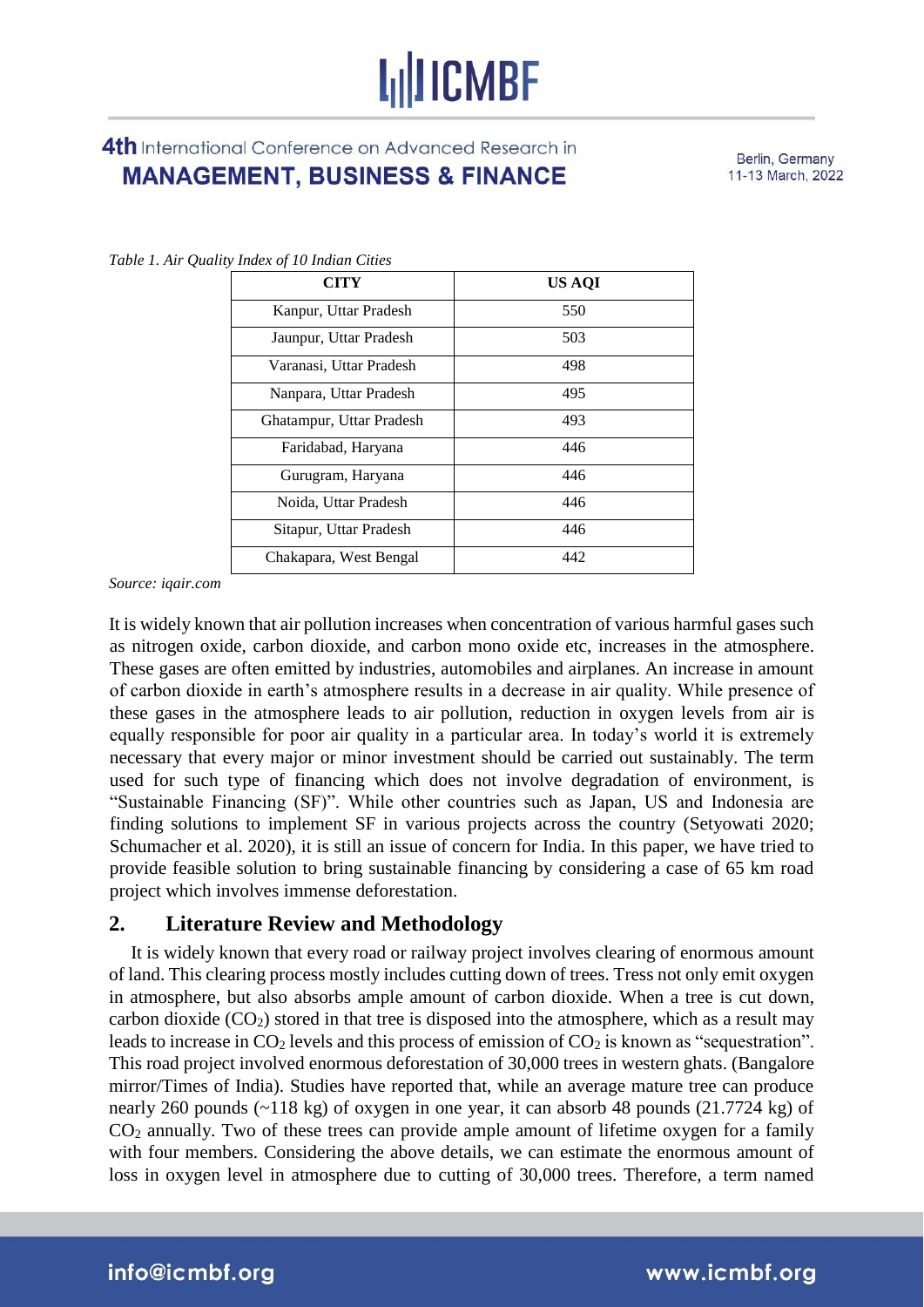### 4th International Conference on Advanced Research in **MANAGEMENT, BUSINESS & FINANCE**

Berlin, Germany 11-13 March, 2022

"green bonds" is introduced in each country to financial support these types of projects. The funding amount present in green bonds is often used to take necessary measures in order to compensate for any environmental loss which is faced while accomplishing the project. As India stands at number three when it comes to world's largest  $CO<sub>2</sub>$  emitter, huge volumes of green bonds were issued in India in last five years. As per the reports of GBTA (green bond tracking agency) – U.K, a total of US\$6.11 billion is issued in India in 2021. Fig. 1 provides green bond issuance details from Financial Year (FY') 20172021, in India.





*Source: spglobal.com* 

Lindsey et al. 2010, from NASA earth observatory claimed that phytoplankton present in oceans are responsible for the 70% of earth's oxygen. It is also reported that every second human being inhales oxygen which is produced by phytoplankton. These are generally microscopic organisms which can survive in both salty and fresh water environment. Similar to plants, phytoplankton also absorbs sunlight with the help of chlorophyll inherited in them and produces chemical energy using the process of photosynthesis. The amount of carbon dioxide consumed by Phytoplankton is equal to the carbon dioxide consumed by land plants. Upon the death of phytoplankton while some carbon moves deep into the ocean, remaining carbon is distributed in different layer of the ocean. A detailed schematic of the cycle is given in fig. 2.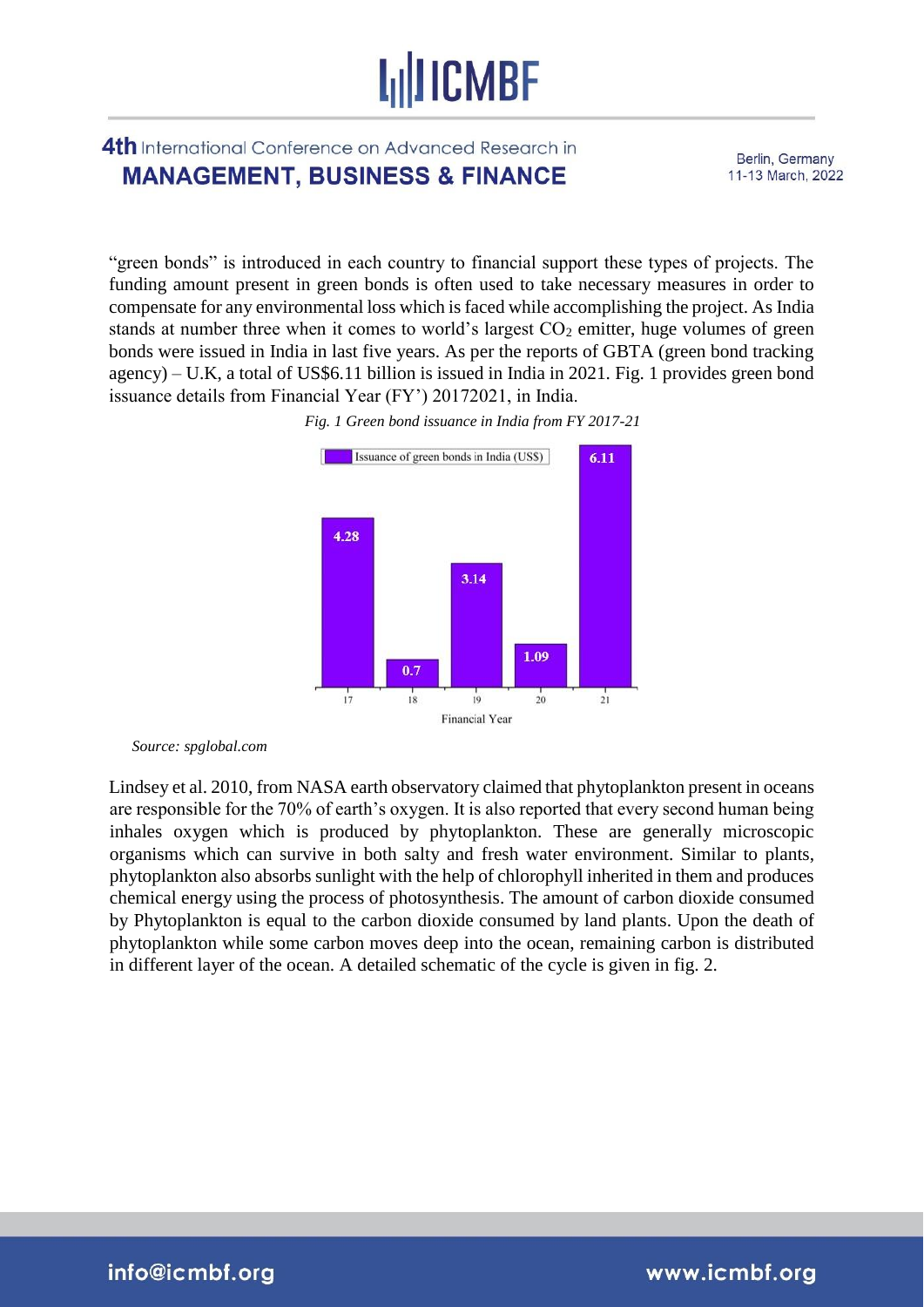## **LullICMBF**

## 4th International Conference on Advanced Research in **MANAGEMENT, BUSINESS & FINANCE**

Berlin, Germany 11-13 March, 2022



*Fig. 2 Schematic of Carbon Cycle* 

#### *Source: NASA Earth's Observatory*

Growth of phytoplankton depends on various factors such as carbon dioxide, appropriate nutrients and sunlight. The nutrients required phytoplankton to grow involves silicate, phosphate, nitrate and calcium. These are the same nutrients which are required by a normal land plant to grow. It is also reported by NASA, that some phytoplankton can even fix the concentration of nitrogen. Figure 3 and 4 shows the growth of phytoplankton on the east of New Zealand from date  $11<sup>th</sup>$  October, 2009 to  $25<sup>th</sup>$  October, 2009.

In this paper, we have tried to provide a feasible solution to sustainably finance a 65 Km of road project by introducing six phytoplankton ponds, one after every 10 Km. Funds from green bond can be effectively utilized in the manufacturing of these ponds. Requirement of materials for the construction of phytoplankton along with the price of each material (in INR) are explained in detail in this article.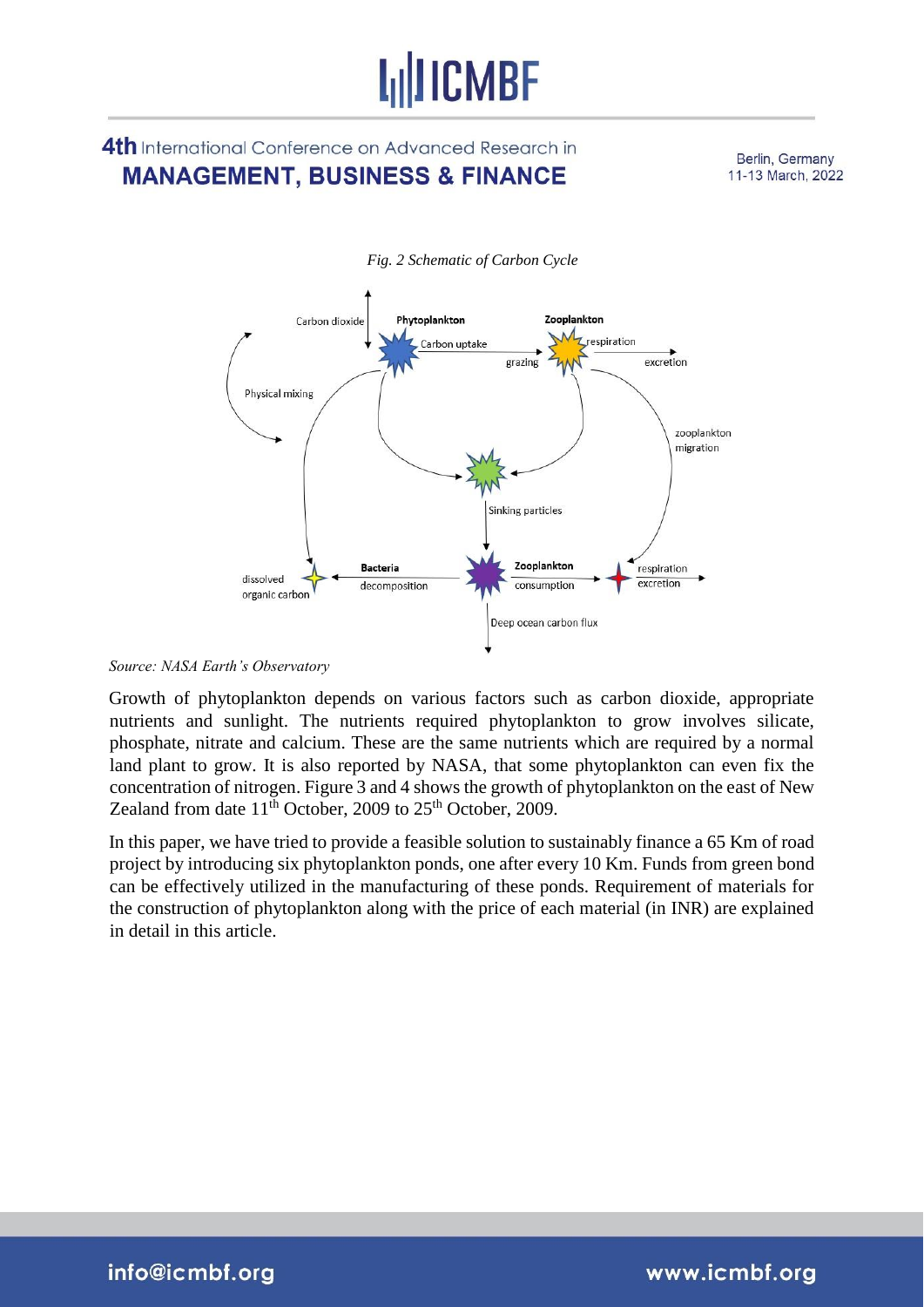## 4th International Conference on Advanced Research in **MANAGEMENT, BUSINESS & FINANCE**

Berlin, Germany 11-13 March, 2022

*Fig. 3 East of New Zealand on 11th October, 2009* 



*Source: Lindsey et al. 2010, NASA earth observatory* 



*Source: Lindsey et al. 2010, NASA earth observatory* 

### **3. Results and Discussion**

According to the reports, 30,000 trees was cut down in this road project and a mature tree produces approximately 118 kg  $O_2$  per year. This implies that 30,000 trees will produce 35.4 x 10<sup>5</sup> kg oxygen per year. This amount of loss in oxygen from atmosphere can cause severe damage to the deforested and its nearby area as it may leads to increase in local temperature when compared to initial conditions. This increase in temperature and reduction in oxygen levels can cause serious health related illnesses which may further leads to deaths. Fig. 5 shows number of deaths in India due to heat related illness from 2010 to 2016. It was observed that death percentage of female is less as compared to that of male. This is due to more exposure of males to the sun when compared to females. In order to compensate for the environmental loss, government bodies are funding various forest plantation projects. Studies have reported that it

### info@icmbf.org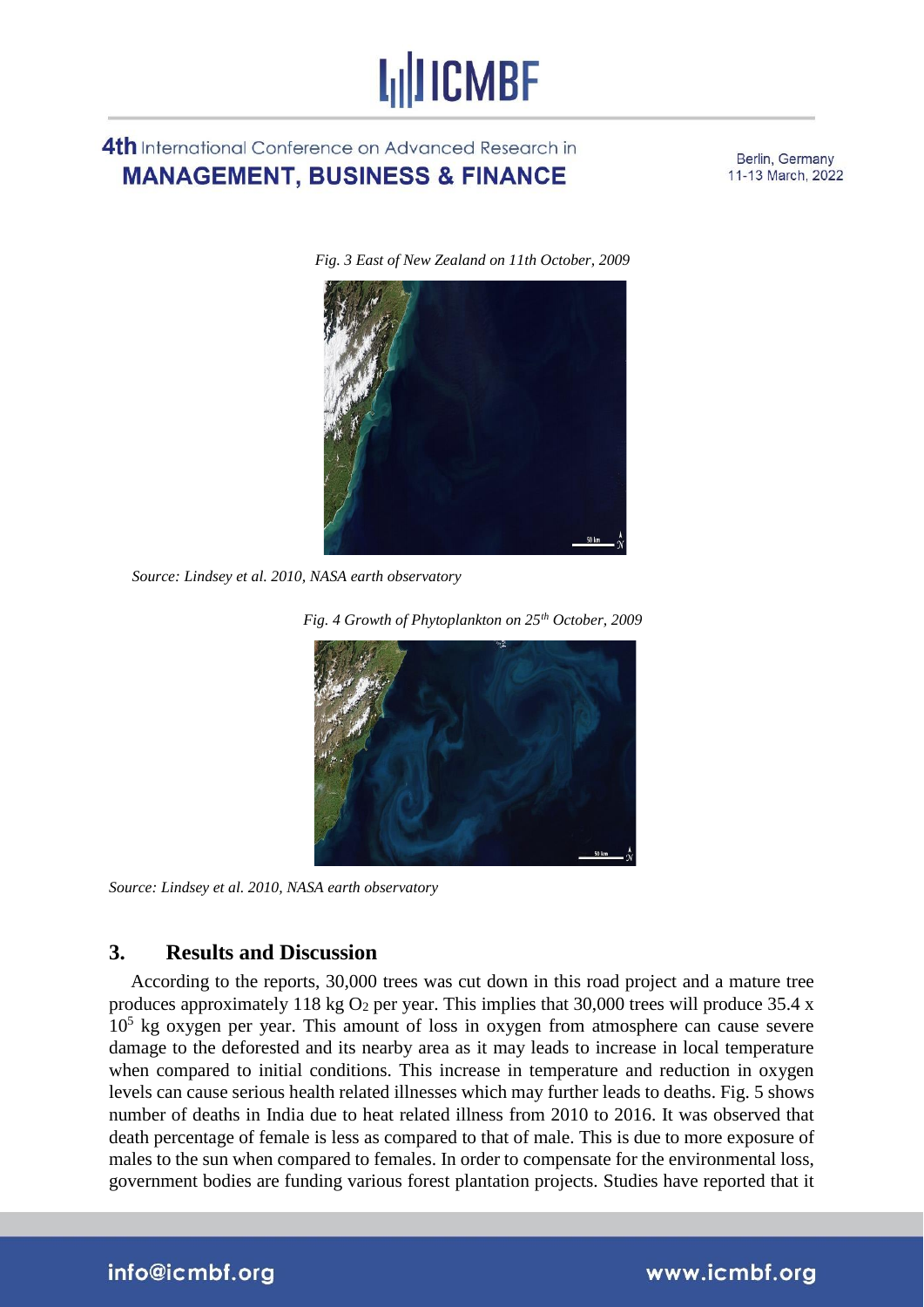### 4th International Conference on Advanced Research in **MANAGEMENT, BUSINESS & FINANCE**

Berlin, Germany 11-13 March, 2022

takes nearly 10 years for a tree to get mature and deliver the same amount of oxygen (~118 kg/year). However, researchers are untiringly aiming to provide more financially efficient and less time consuming solution in order to mitigate harmful effects of climate change.



#### *Fig. 5 Death count of male and female in India from 2010-2016*

#### *Source: NDMA, New Delhi, India*

This paper provides an alternative approach by sustanably financing a road project by introducing six phytoplankton ponds in an entire 65 km highway span, one after every 10 km. After scrutinizing every aspect of this proposal, it was decided that each pond will be rectangular in shape with dimensions  $10m \times 10m \times 5m$ , which will accomodate  $10<sup>5</sup>$  litres of water. Production of phytoplankton is the most important factor in this research as its production is more financially feasible when compared to forest plantation. Materials required to develop phytoplankton are: LED light, On/Off timer switch for lights, air pump, flexible airline tubing, rigid airline tubing, multi-outlet airline splitter/valve, salt mix, fertilizer f/2 formula and phytoplankton starter culture. Significance of every listed material/product along with required quantity and price (INR) are provided in detail. Quantity requirement of each material/product is decided on the basis of excessive numerical analysis and approximations (Jones et al. 1998).

#### *A. LED Light bulb*

To carry out the photosynthesis process, it is highly recommended to use to white light as it produces extremely strong outputs in red and blue wavelength. For the production of phytoplankton, a total of 20 pieces of 100W high bay lights will be required. Table 2 shows the requirement of bulbs along with estimated amount.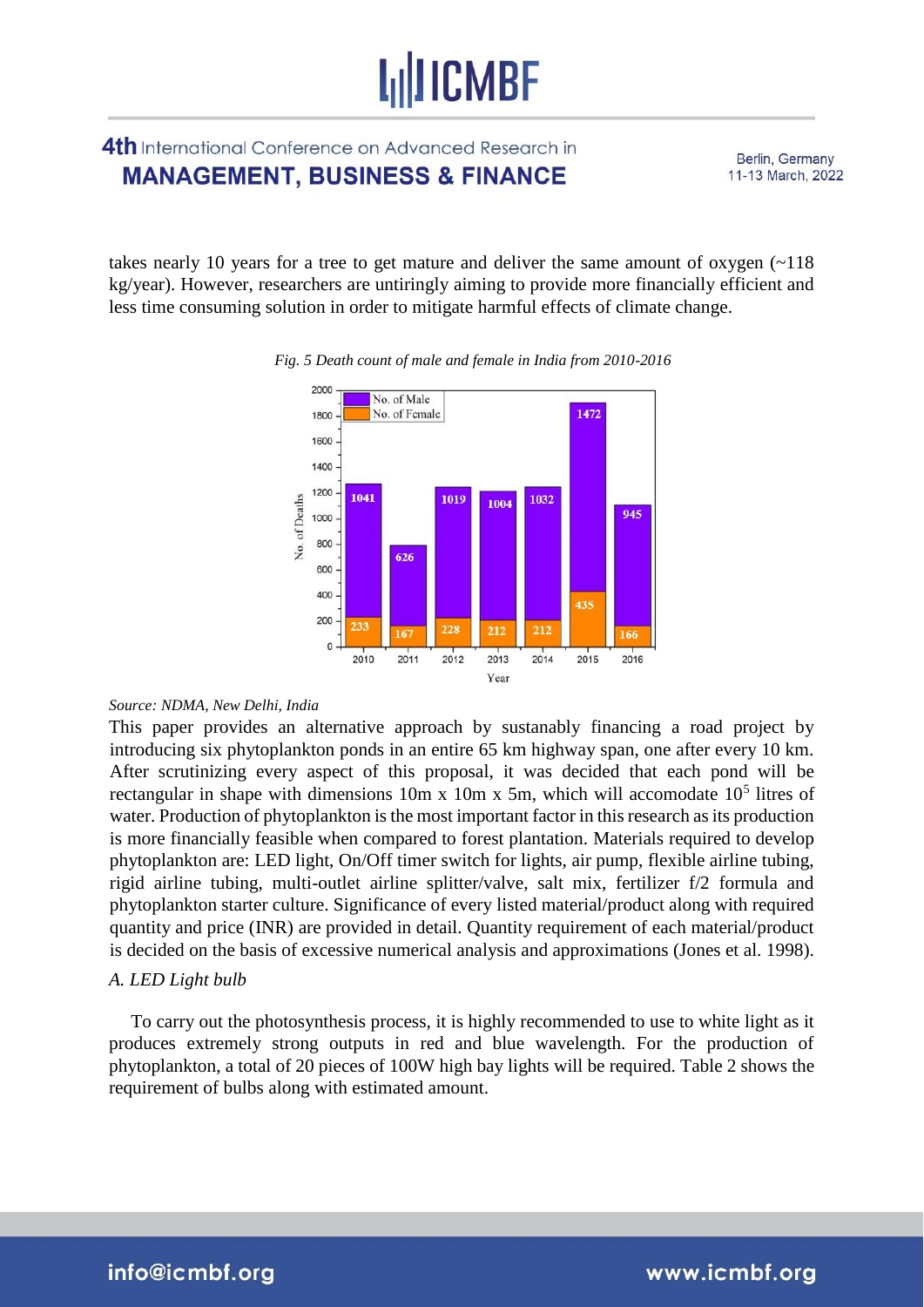## **I<sub>II</sub>IICMBF**

4th International Conference on Advanced Research in **MANAGEMENT, BUSINESS & FINANCE** 

Berlin, Germany 11-13 March, 2022

*Table 2. Pricing and requirement details of light source* 

| <b>Product Type</b>     | <b>Total Quantity Required</b> | Price (INR)            | <b>Total Price (INR)</b> |
|-------------------------|--------------------------------|------------------------|--------------------------|
| 100-Watt led light bulb | 20                             | 38,000 INR (10 pieces) | 76,000 INR               |

*B. On/Off timer switch.* 

These switches are required in order to save the man power and electricity. Coding can be done manually for each switch which will provide the provision to set a desired working time of each switch. Table 3 provides the requirement details of the same. *Table 3. Pricing and requirement details of timer switch* 

| <b>Product Type</b> | <b>Total Quantity Required</b> | Price (INR)   | <b>Total Price (INR)</b> |
|---------------------|--------------------------------|---------------|--------------------------|
| On/Off timer switch | 20                             | 650 INR/piece | 13.000 INR               |

*C. Industrial Air Pump* 

This air pump will push air into the pond using mechanical energy. Air forced into the water will develop bubbling phenomenon which will result into providing appropriate amount of oxygen in the water. This added oxygen will create ambient conditions for the production of phytoplankton. Product details are given in the table 4 below. *Table 4. Pricing and requirement of air pump* 

| <b>Product Type</b>       | <b>Total Quantity Required</b> | Price (INR)     | <b>Total Price (INR)</b> |
|---------------------------|--------------------------------|-----------------|--------------------------|
| Heavy duty industrial air |                                | 15000 INR/piece | 45,000 INR               |
| pump                      |                                |                 |                          |

#### *D. Flexible Airline Tubing*

These types of tubes are especially designed to transfer industrial water, cooling water, sewage, etc. These tubes will be served in this project for the purpose of transferring water and other liquid materials, as composition of flexible airline tubing consists of rubber PVC, and other reinforced materials which increases its stress holding capacity. Details of the required product is provided in table 5.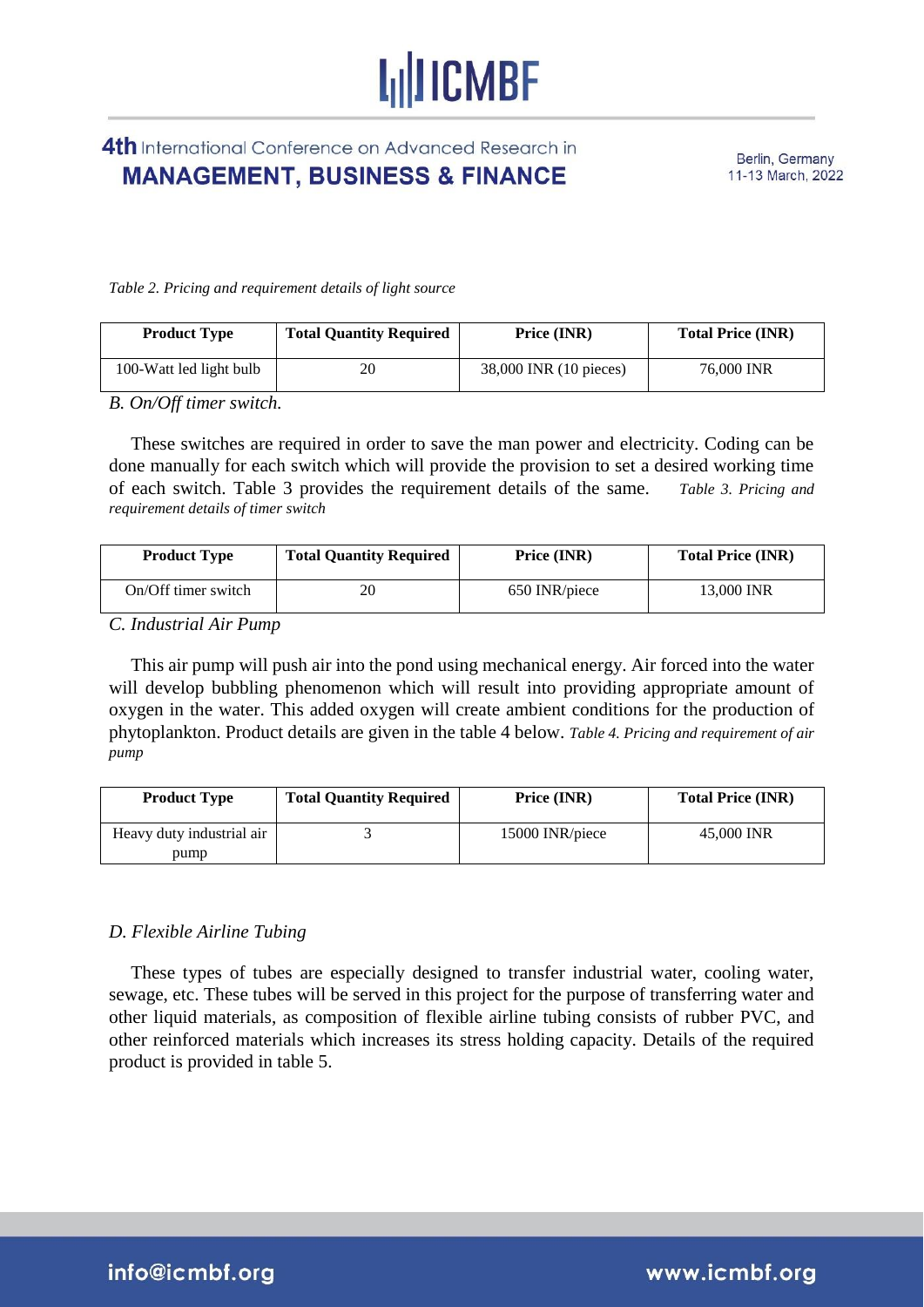## 4th International Conference on Advanced Research in **MANAGEMENT, BUSINESS & FINANCE**

Berlin, Germany 11-13 March, 2022

*Table 5: Pricing and requirement of flexible tubing*

| <b>Product Type</b>     | <b>Total Quantity Required</b> | Price (INR)   | <b>Total Price (INR)</b> |
|-------------------------|--------------------------------|---------------|--------------------------|
| Flexible airline tubing | $\sim$ 40 meter                | 550 INR/meter | 22,000 INR               |

*E. Rigid Airline Tubing* 

 This will be used in that stage of phytoplankton production which will involve the transfer of hight pressure air from the pump into the pond. These tubes have high tensile strength and are specially designed for industrial air pumps. Quantity requirement along with pricing is given in table 6.

*Table 6: Pricing and requirement of rigid tubing* 

| <b>Product Type</b>  | <b>Total Quantity Required</b> | Price (INR)   | <b>Total Price (INR)</b> |
|----------------------|--------------------------------|---------------|--------------------------|
| Rigid airline tubing | $\sim$ 40 meter                | 400 INR/meter | 16.000 INR               |

*F. Stainless Steel Multi-Outlet Splitter Valve* 

This product is used to evenly spread the air into the pond. Specifically, a stainless-steel air pump tube splitter with regulatory valve and 18-way outlets would be an ideal product as per the project requirement. This product is chosen on the basis of its high tensile strength and stress bearing capacity. Product details and its pricing is provided in the table 7. *Table 7: Pricing and requirement of splitter valve* 

| <b>Product Type</b>                        | <b>Total Quantity Required</b> | Price (INR)    | <b>Total Price (INR)</b> |
|--------------------------------------------|--------------------------------|----------------|--------------------------|
| Stainless steel 18-way<br>outlet air valve |                                | 1200 INR/piece | 6,000 INR                |

*G. Salt Mix* 

In order to support the phytoplankton culture and its growth, salt mix is added into the water. This salt promotes the growth of algae and bacteria which is the backbone of a phytoplankton. Product details are given in table 8.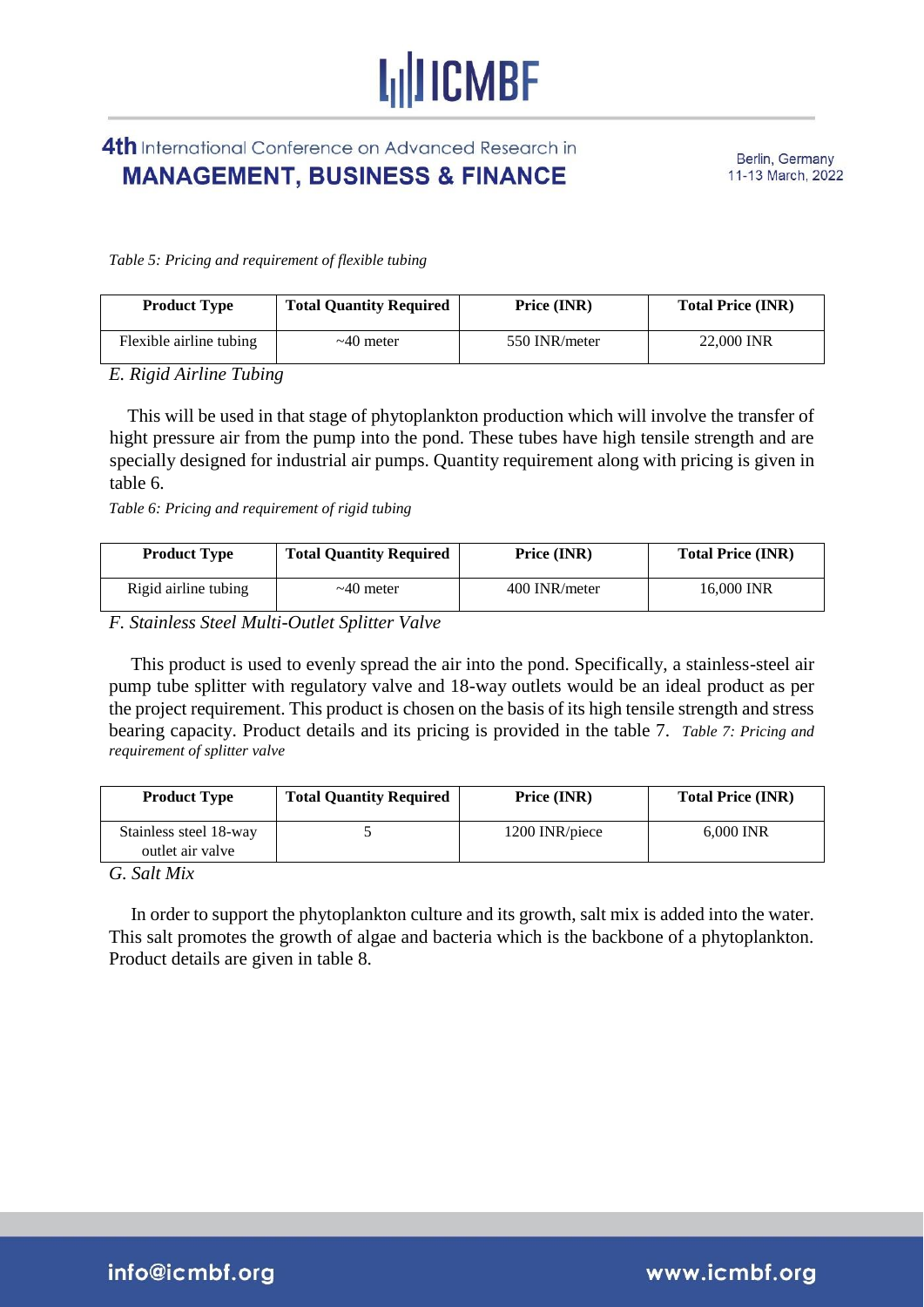## 4th International Conference on Advanced Research in **MANAGEMENT, BUSINESS & FINANCE**

Berlin, Germany 11-13 March, 2022

*Table 8: Pricing and requirement of salt mix* 

| <b>Product Type</b> | <b>Total Quantity Required</b> | Price (INR) | <b>Total Price (INR)</b> |
|---------------------|--------------------------------|-------------|--------------------------|
| Bacterial salt mix  | $\sim 50$ Kg/pond              | 700 INR/Kg  | 2,10,000 INR             |

#### H. Fertilizer f/2 formula

It is the most important and expensive material among the others. This formula is green in colour and develops ambient conditions for effective production/growth of phytoplankton. As per the standard usage, only 3 ml of f/2 formula should be dissolved in 2 litres of water in order to achieve efficient results. Calculations were carried out according to the required amount of water and it was observed that 750 litre of f/2 formula is required for the construction of one pond. Quantity requirement of f/2 fertilizer is given in table 9. *Table 9: Pricing and requirement of f/2 formula*

| <b>Product Type</b> | <b>Total Quantity Required</b> | Price (INR)    | <b>Total Price (INR)</b> |
|---------------------|--------------------------------|----------------|--------------------------|
| f/2 formula         | 750 liters/pond                | 1500 INR/liter | 67,50,000                |

#### *I. Phytoplankton Starter Culture*

Starter culture provides appropriate amount of nutrients, vitamins, phosphates, and silicates which are essential for the production and growth of phytoplankton. The one which can be used in this project is "Bioplankto". One litre of starter culture can be effectively used in  $100 \text{ m}^3$  of water. Details of the same is provided in table 10.

*Table 10: Pricing and requirement of phytoplankton starter culture* 

| <b>Product Type</b>      | <b>Total Quantity Required</b> | Price (INR)   | <b>Total Price (INR)</b> |
|--------------------------|--------------------------------|---------------|--------------------------|
| Plankton starter culture | 5 liters/pond                  | 540 INR/liter | 16.200                   |

Totalling the entire amount, it is found that a 71,54,200 INR will be required for the construction of six phytoplankton ponds. Presence of these ponds will surely compensate for the oxygen loss caused due to excessive deforestation. Further calculations showed that approximately 80 lakh INR (including labour cost, land cost, electricity charges, maintenance cost and other miscellaneous charges) will be required for the constuction of six phytoplankton ponds.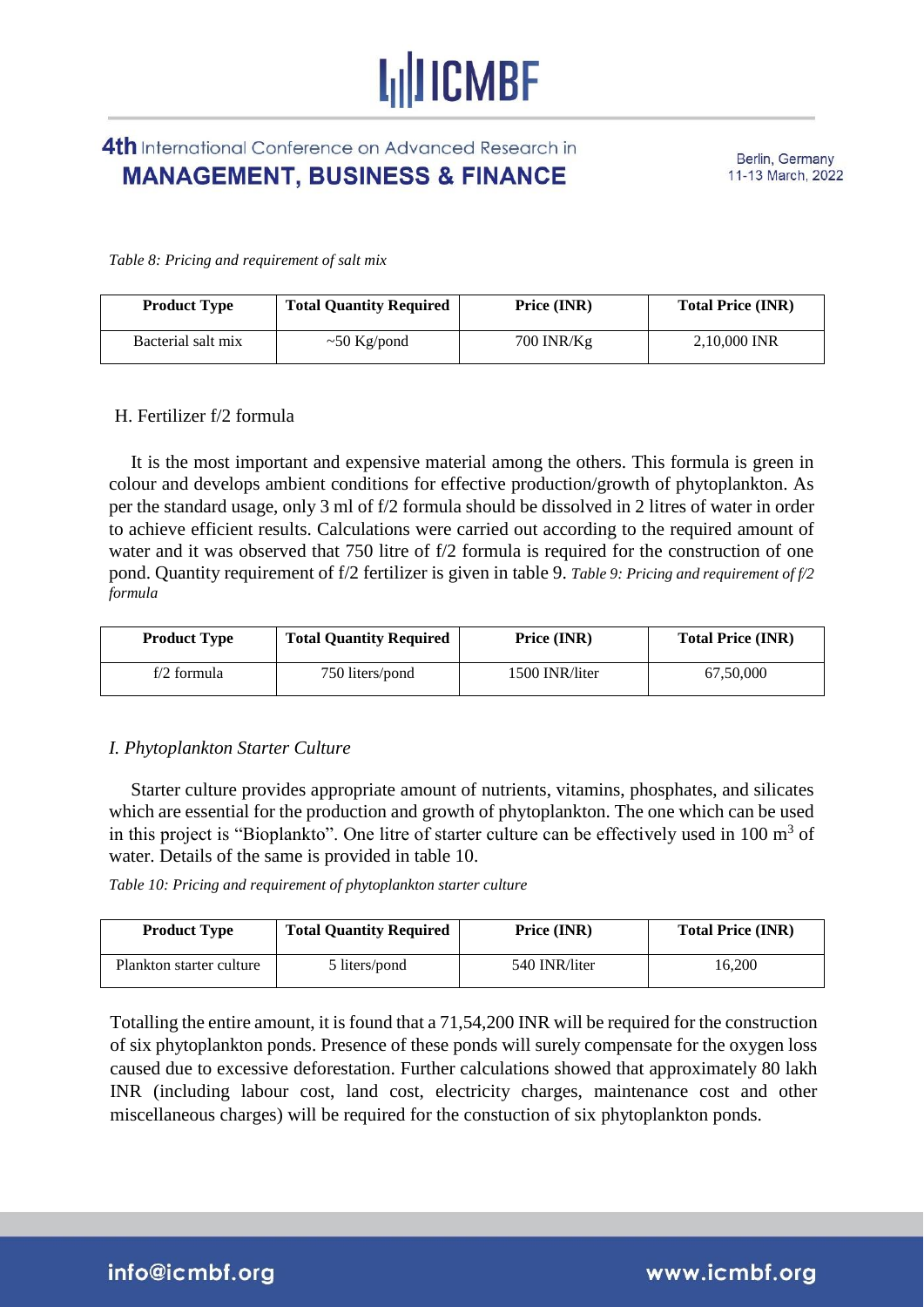### 4th International Conference on Advanced Research in **MANAGEMENT, BUSINESS & FINANCE**

Berlin, Germany 11-13 March, 2022

#### **3.1 Comparison Analysis**

According to NASA earth observatory, ocean phytoplankton is the source of 70% of earth's oxygen. This implies that the composition of 100 kg atmospheric oxygen will consist of 70 kg phytoplankton oxygen and 30 kg tree oxygen. On carrying out mathematical analysis of this data, it was found that phytoplankton can produce 133.34 % more oxygen when compared to trees. While it requires approximately 37 acres of land the plantation of 30,000 trees, only 0.24 acre of land will be required to accommodate six phytoplankton ponds. Moreover, the price of per acre agricultural land is nearly 30 lakh INR which reflects that total cost of land for forest plantation will be extremely high when compared to land cost for the construction of ponds. A detailed comparison of O2 emission from trees and phytoplankton along with price analysis for the construction of phytoplankton ponds and forest plantation is given in fig. 6. It was observed that while a mature tree can produce 118 kg oxygen in an year, this value can rise upto 275 kg in case of phytoplankton. Moreover, fig. 6 shows that cost for the construction of six phytoplankton ponds is approximately 93 % less cost consuming than forest plantation. Therefore, based on entire analysis, it was found that the solution provided in this research against forest plantation is more financially and sustainably feasible.



*Fig. 6 Comparison of O2 emission and fund requirement for phytoplankton pond and forest plantation* 

#### **4. Conclusion**

This paper provides an unique approach to sustainably financing an Indian road project by introducing phytoplankton ponds. This research considered a 65 km road project in Karnataka, India which involved cutting down of approximately 30,000 trees in the western ghats. Graphical representation of green bonds issuance rate in India from year 2017 to 2021 and number of deaths due to heat related illness from year 2010-16 was also studied in this paper.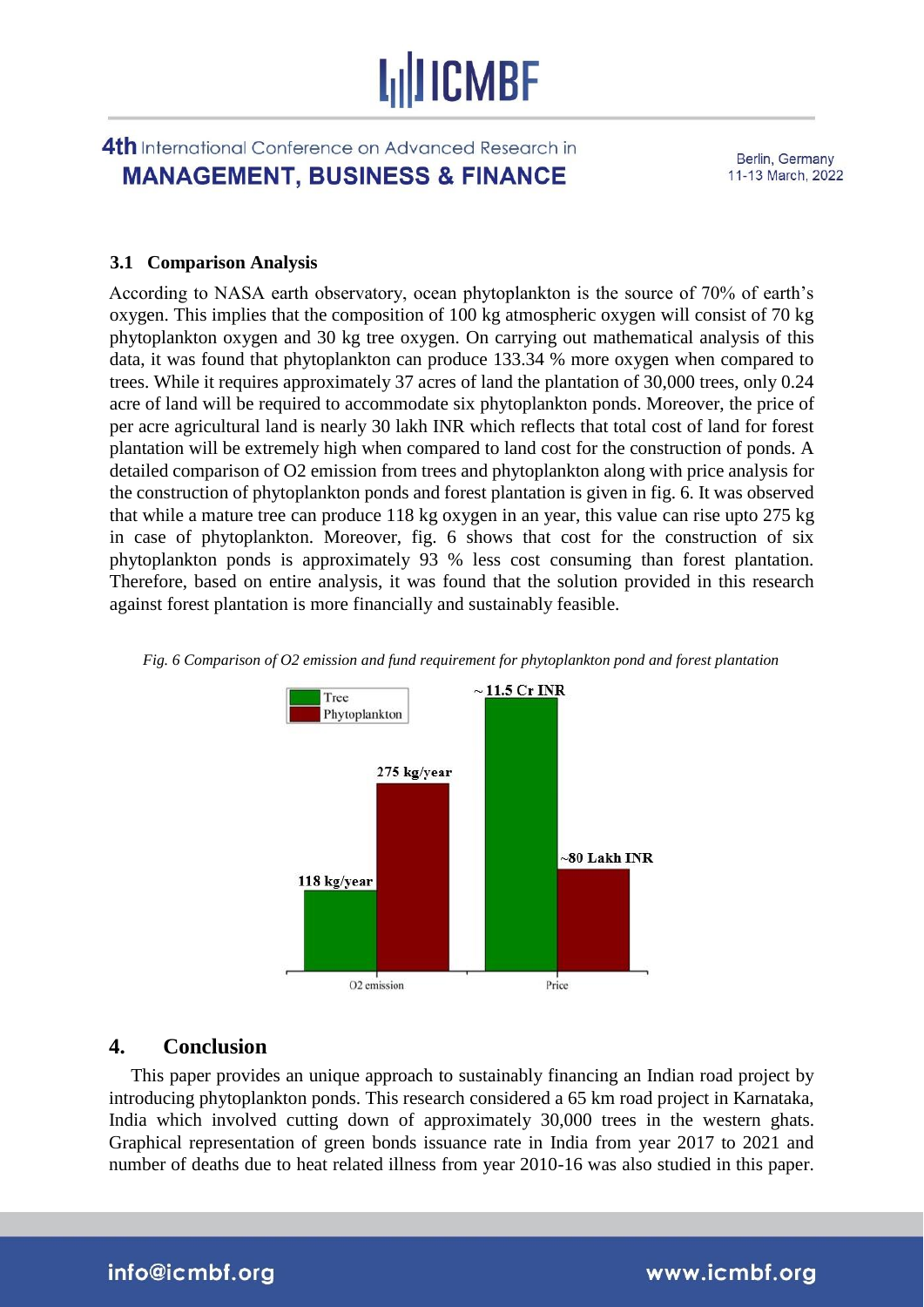## 4th International Conference on Advanced Research in **MANAGEMENT, BUSINESS & FINANCE**

Berlin, Germany 11-13 March, 2022

It was noticed that the death count of males are extremely higher when compared to that of females. It was also seen that India issued an enormous amount of 6.11 billion US\$ as green bonds to support sustainable financing. Green bonds are used to provide financial supports to compensate for the environmental loss caused due to similar type of road/rail projects which involves excessive deforestation. This paper also provided a financial report which shows list of materials and total funding required for the construction of six phytoplankton ponds. Moreover, a detailed comparison between trees and phytoplankton is carried out on the basis of their  $O_2$  emission and investment costs which showed that the construction of six phytoplankton ponds are more ecnonomically and sustainably feasible when compared to forest plantation.

### **References**

- Bangaloremirror.indiatimes.com/bangalore/cover-story/more-than-30000-trees-will-beaxedfor-65-km-road-between-chikkamagaluru-dakshina-kannada-is-itecologicaldisaster/articleshow/55588569.cms
- Chenet, H., Zamarioli, L., Kretschmer, B., & Narvaez, R. (2019). From Transformational Climate Finance to Transforming the Financial System for Climate. Deliverable D4. 3a. COP21 RIPPLES Project (Horizon2020).
- Guttikunda, S. K., Nishadh, K. A., & Jawahar, P. (2019). Air pollution knowledge assessments (APnA) for 20 Indian cities. Urban Climate, 27, 124-141.
- IPCC. 2018. IPCC Special Report: Global Warming of 1.5°C. Geneva: Intergovernmental Panel on Climate Change. https://www.ipcc.ch/site/assets/uploads/sites/2/2019/06/SR15\_Full\_Report\_ High\_Res.pdf.
- IPCC. 2019a. Climate Change and Land: An IPCC Special Report on Climate Change, Desertification, Land Degradation, Sustainable Land Management, Food Security, and Greenhouse gas Fluxes in Terrestrial Ecosystems. Geneva: Intergovernmental Panel on Climate Change. https://www.ipcc.ch/site/assets/uploads/2019/08/Fullreport-1.pdf.

IPCC. 2019b. Special Report on the Ocean and Cryosphere in a Changing Climate. Geneva: Intergovernmental Panel on Climate Change. https://www.ipcc.ch/site/assets/uploads/sites/3/ 2019/11/SROCC\_FinalDraft\_FullReport.pdf

Iqair.com/Air-Quality-Index/India/top-10-cities/

- Jones, R. I. (1998). Phytoplankton, primary production and nutrient cycling. In Aquatic humic substances (pp. 145-175). Springer, Berlin, Heidelberg.
- Schumacher, K., Chenet, H., & Volz, U. (2020). Sustainable finance in Japan. Journal of Sustainable Finance & Investment, 10(2), 213-246.
- Lindsey, R., Scott, M., & Simmon, R. (2010). What are phytoplankton? NASA Earth observatory.

info@icmbf.org